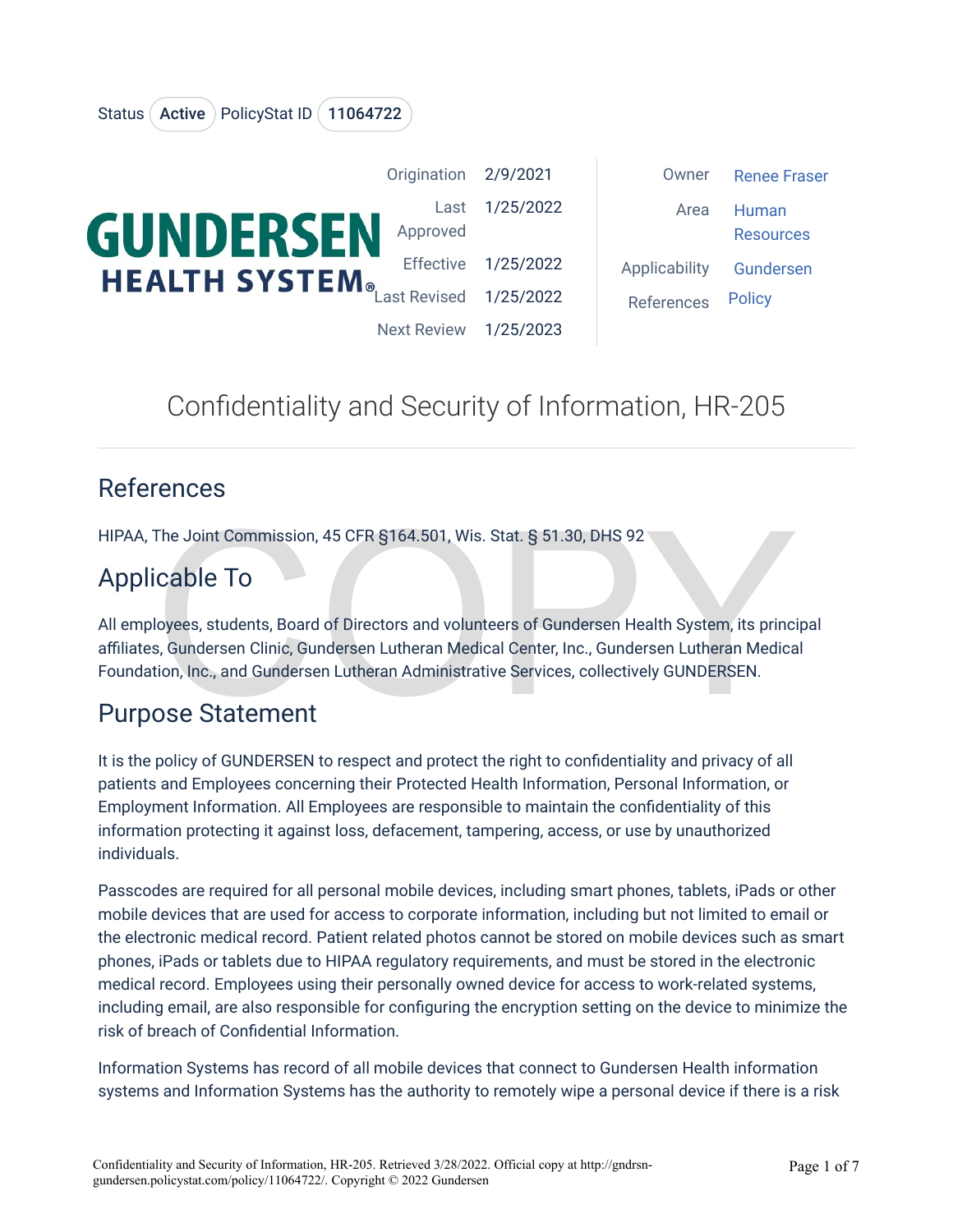to the security of the device (i.e. Evidence of hacking or lost/stolen devices). All lost or stolen devices should be reported immediately to the Help Desk to ensure that risk mitigation steps are taken to prevent loss Confidential Information.

# **Definitions**

Employee: All GUNDERSEN medical staff, associate staff, nursing staff, other employees, volunteers, students, instructors, and independent contractors.

Confidential Information: Verbal communications, written records, computer-based information, other electronic, visual or digital media, photographs and films, and observations, including but not limited to:

- *Individually Identifiable Health Information:* Information, including demographic information, that is created or received by a health care provider, health plan, or employer and relates to the past, present, or future physical or mental health or condition of an individual, the provision of health care to an individual, or the past, present, or future payment for the provision of health care to an individual. The information either identifies the individual or presents a reasonable basis to believe the information could be used to identify the individual.
- *Protected Health Information:* Individually Identifiable Health Information which is transmitted by electronic media, maintained in electronic media, or transmitted or maintained in any other form or medium.
- *Treatment Records:* include all records that are created in the course of providing services to individuals for mental illness, developmental disabilities, alcoholism, or drug dependence.
- Section is the anti-momentum increasing and the methods of maintained in any other fectronic media, maintained in electronic media, or transmitted or maintained in any other fedium.<br>
Determined all records that are created • *Personal Information:* Patient birth date, social security number, address, phone number, admission and discharge dates, appointment or visit dates, doctors' names, family or social information, financial information.
- *Employment Information:* Employee address, birth date, social security number, telephone number, personnel file, job application, performance appraisal, discipline, termination, investigations, compensation and benefits.
- *Business Information:* Confidential business information is information of a proprietary nature related to the operations, finances, marketing or strategic plans, or internal performance measurement of GUNDERSEN. Proprietary information obtained through verbal or written internal communication is *confidential* unless it is made public through Administration or Marketing Services. Such information may include *but is not limited to* trade secrets, pricing strategies, market penetration information, marketing or promotional plans, Employee recruitment or retention strategies, quality or satisfaction ratings, patient/customer complaints or feedback, or terms of contracts.

# Implementation

- A. Authorized Users of Confidential Information:
	- 1. Authorized Users of Protected Health Information and Personal Information include those Employees who have a job-related need-to-know and are: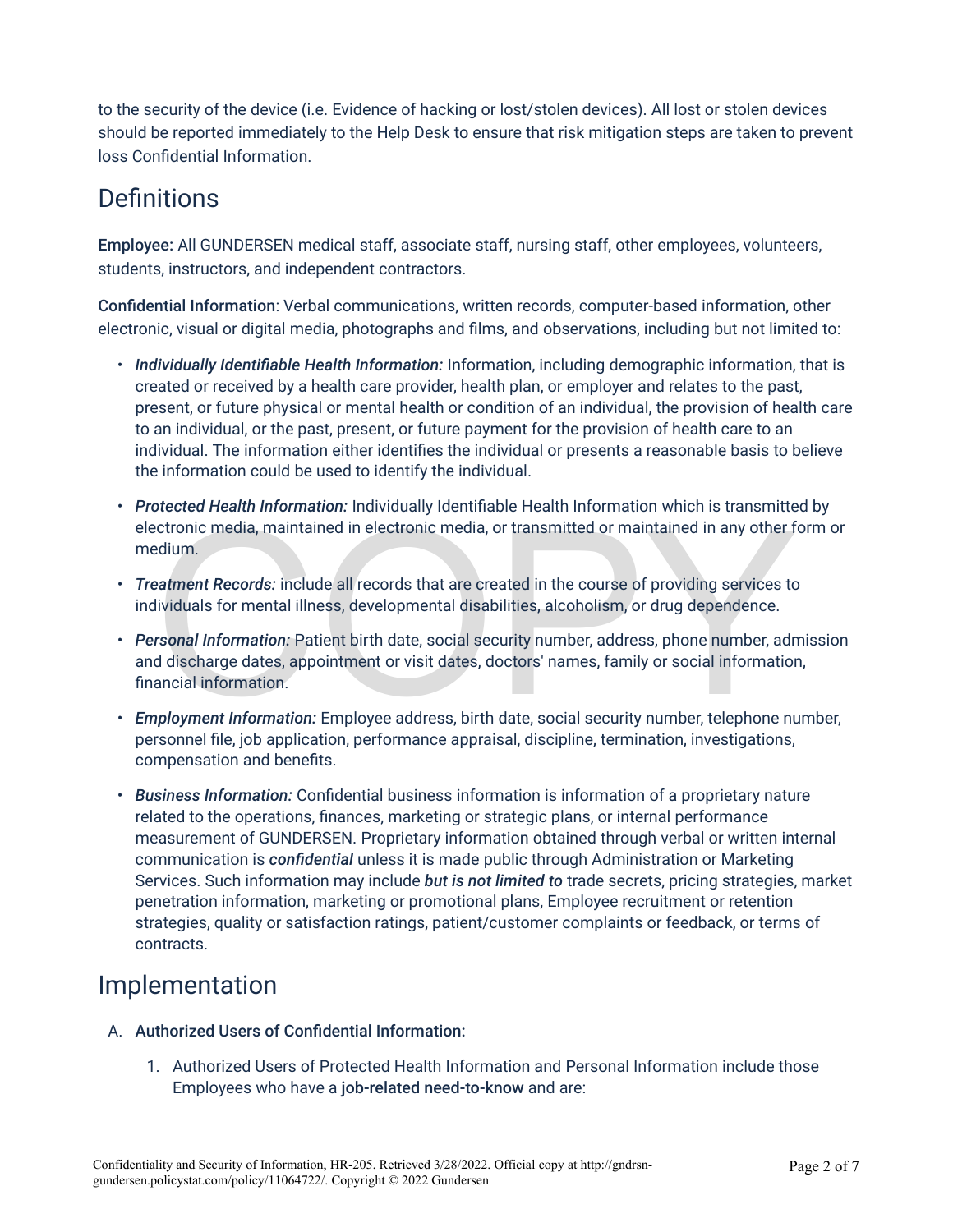- a. Providing direct care and treatment to the patient, or
- b. Required to use Protected Health Information or Personal Information to perform their assigned job responsibilities or to meet legal, regulatory, or other operational obligations of GUNDERSEN, or
- c. Specifically authorized by the patient to have access to their Confidential Information, unless the Confidential Information includes Treatment Records which is governed below by Section A(2).
- d. Performing research activities as outlined in policy, GL-5805: Protected Health Information, Use or Disclosure of for Research.
- 2. Authorized Users of Treatment Records include those Employees who have a job- related need-to-know and are:
	- a. A health care provider who is directly involved with the patient's care and the access is necessary for the current treatment of the patient, or
	- b. Required to use Treatment Records to perform their assigned job responsibilities or to meet legal or regulatory obligations of Gundersen, or
	- c. Specifically authorized in writing by the patient to have access to his/her Treatment Records.
- C. Specifically authorized in writing by the patient to have access to his/her Treatment Records.<br>
Records.<br>
2. Authorized Users of Employment Information include those Employees who have a job-<br>
related need-to-know and a 3. Authorized Users of Employment Information include those Employees who have a jobrelated need-to-know and are:
	- a. Specifically authorized by an employee to have access to his/her Employment Information, or
	- b. Responsible for hiring, discipline, evaluation, or termination of an employee, or
	- c. Responsible for responding to employment-related complaints, e.g., grievances, discrimination, harassment, etc., or
	- d. Required to use Employment Information to accomplish their job responsibilities, meet business case needs, or meet legal or regulatory obligations on behalf of GUNDERSEN.

#### B. Access to Protected Health Information:

- 1. The GUNDERSEN patient health care record encompasses all records related to the health and treatment of the patient prepared by or under the supervision of a health care provider. It includes paper and computer-based information and other electronic, visual or digital media from inpatient, outpatient, and emergency care. The health care record is the property of GUNDERSEN and is maintained for use by the Hospital, Clinic, and Medical Staff and for the benefit of the patient. The health care record will be maintained in secure environments within the jurisdiction and safekeeping of GUNDERSEN.
- 2. Access is provided to GUNDERSEN employees meeting the definition of Authorized Users and based on their job-related need-to-know as defined above. Refer to GL-2007, Access to GUNDERSEN Information Systems and Networks, for further guidance.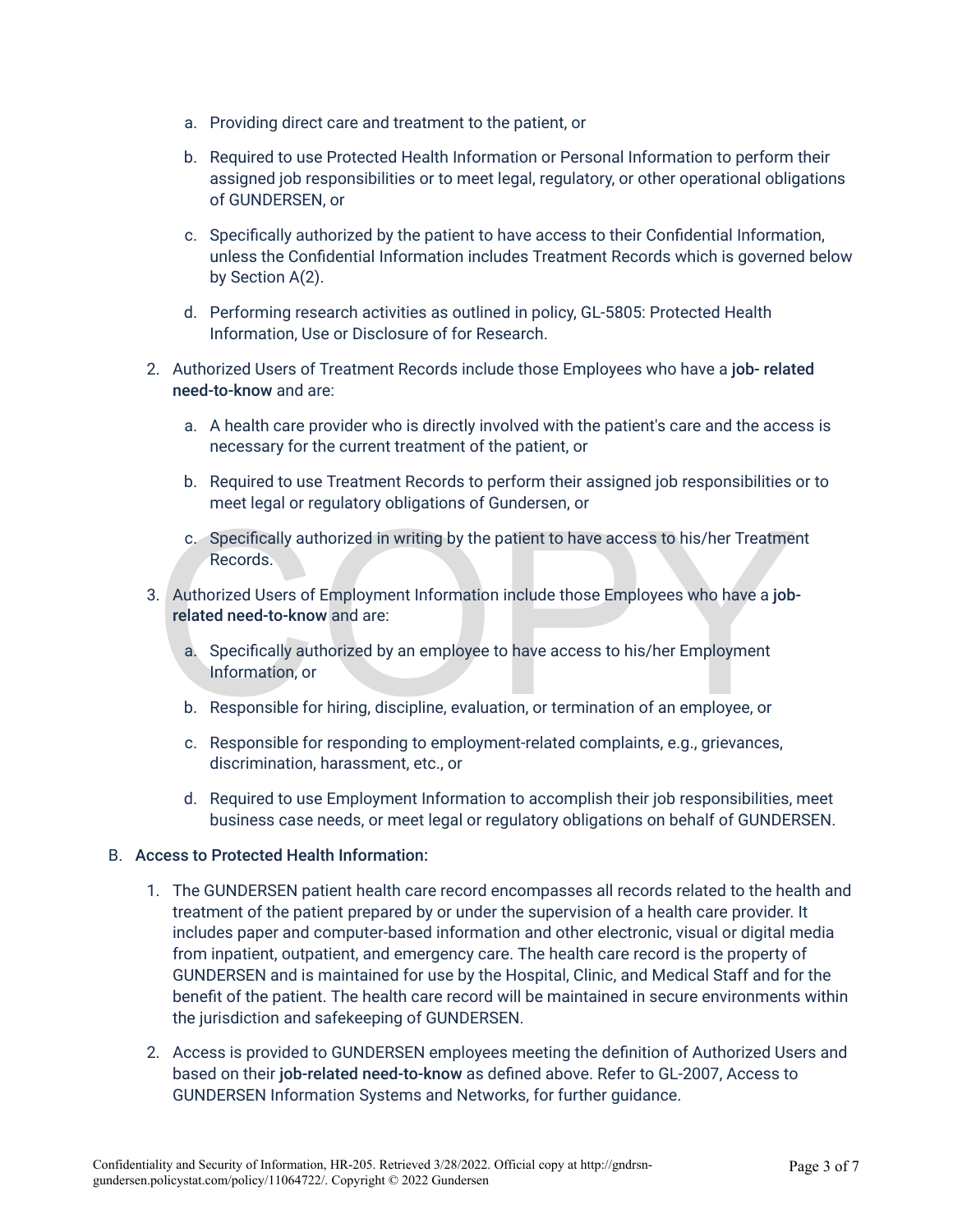- 3. All information generated or handled, whether paper-based, computer-based or other electronic, visual or digital media is considered the property of GUNDERSEN. This information may not be physically removed from any GUNDERSEN facility or transmitted over the Internet to personal media without Administrative Director or Vice President approval and reasonable security measures in place. Employees will take the utmost care to protect the privacy and confidentiality of Protected Health Information and confidential, business sensitive, or GUNDERSEN proprietary information in their possession or stored on organizational or personally owned Personal Digital Assistants (PDA), cellular or smart phone devices. Refer to GL-2000, Remote Access; GL-2025, Personal Digital Assistants (PDA); GL-2004, Cellular Phones; and GL-2034, Use of Personal Cellular and Smart Phone Devices for further guidance.
- 4. Contact the Legal Department at ext. 56619 if you receive a court order or subpoena requesting Confidential Information.

#### C. Employees as Patients:

- 1. Employees are, on occasion, GUNDERSEN patients. It is imperative that GUNDERSEN employees are afforded the same confidentiality as all other patients. Access to Protected Health Information and Personal Information is limited to *Authorized Users,* based on their *jobrelated need-to-know.* 
	- a. Except where allowed by law, the employee/patient's informed consent to disclose information must be obtained. Requests shall be directed to the Release of Information Office in the Health Information Management Department (HIM).
- a. Except where allowed by law, the employee/patient's informed consent to<br>disclose information must be obtained. Requests shall be directed to the Release<br>Information Office in the Health Information Management Department 2. Employees who have access to GUNDERSEN's electronic medical record may access their own personal health care record. Employees who are not Authorized Users of Epic, CWS or Resolute will make requests for access to their personal health care record through the Release of Information Office in HIM. All employees may also access portions of their health care record through MyCare, GUNDERSEN's Patient Portal.
- 3. Employees *may not* use the electronic record to review the Protected Health Information of their children, spouses, family members, or any other person for whom they may be the appointed personal representative or guardian. Such requests must be processed through the Release of Information Office in the HIM Department. With written authorization from the patient, personal representative, or guardian, you may review the paper chart only, not the electronic record.
- 4. All activity within GUNDERSEN's electronic medical records is electronically tracked, leaving an audit trail linked to the employee's User ID and password.
- 5. Employees may not access their own billing account information Resolute within Epic. Such requests must be made through Revenue Cycle.

#### D. Disclosure of Protected Health Information:

- 1. While the health care record is the property of GUNDERSEN, the patient generally has control over the disclosure of information from the record.
- 2. Employees may be asked to provide information about a patient's health care to others. Patient Protected Health Information is confidential. You *may respond only* when providing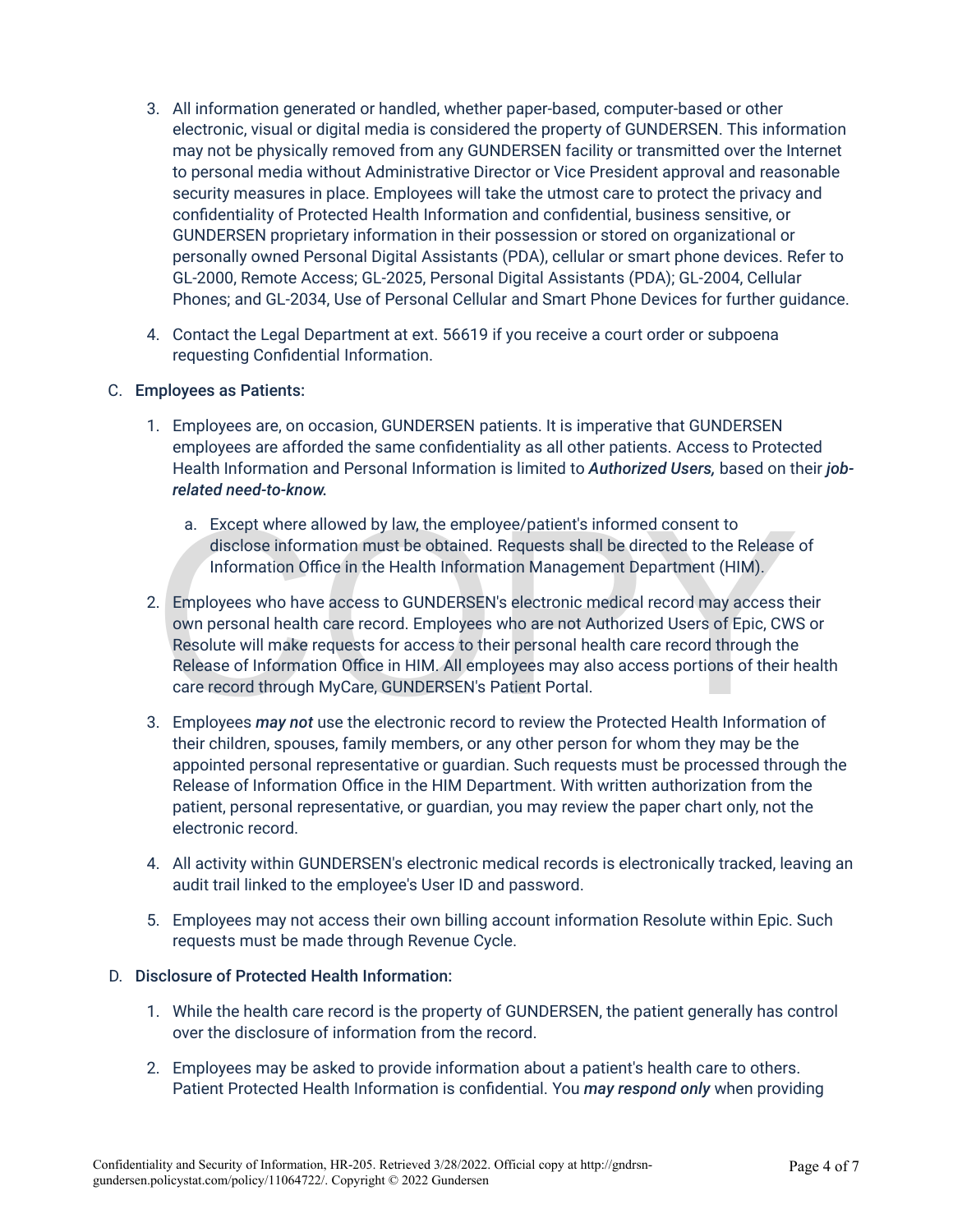this information is *part of your assigned job responsibility and* you have:

- a. the patient's authorization to disclose the information, *or*
- b. authorization to disclose the information by state law, federal law, or GUNDERSEN policy. Consultation with the Legal Department is recommended if there is any question regarding authorization under state or federal law to disclose Protected Health Information.
- 3. When it is *not part of your job to disclose Confidential Information,* refer the requester to the Release of Information Office in HIM.
- 4. If the request is from the news media, refer the requester to the Emergency Services Department (Formerly the Trauma & Emergency Center) or the Corporate Communications Department. (See Policy GL-5800). Treatment Records may not be disclosed to the news media without written consent from the patient.
- 5. Telephone inquiries are to be handled with discretion. Verify the identity of the caller using two methods of identification and determine whether the caller is authorized to receive Protected Health Information about the patient. If an employee has any concern regarding the identity of the caller, the circumstances of the request, or whether disclosure is permitted, the request should be referred to the employee's manager or HIM. Information should be disclosed only when the conditions outlined above are met.

#### E. Disclosure of Employment Information:

- should be referred to the employee's manager or HIM. Information should be disclosed<br>when the conditions outlined above are met.<br>sclosure of Employment Information:<br>All inquiries and requests for Employment Information rel 1. All inquiries and requests for Employment Information related to job applicants or current and former employees, must be referred to the Human Resource Service Center for response. (See Policy HR-125)
- 2. Disclosure of Employment Information to a third party will not be processed without express written authorization signed by the requesting employee.

#### F. Disposal of Confidential Information:

- 1. Patient healthcare records are maintained and disposed of as outlined in Policy GL-6022, Record Retention, Hospital/Clinic Patient Healthcare Records.
- 2. All paper materials containing Protected Health Information or employee identification or other Confidential Information shall be placed in designated confidential collection containers that are picked up for shredding on a regular basis.
- 3. All non-paper items containing patient or employee identification shall be sent off site for incineration in the regular waste stream. Before placing these items into the regular waste container, obliterate the person's identification, e.g., by tearing off the label, using a black marker, or destroying the diskette or CD.
- 4. Applicant and Employment Information shall be destroyed based on relevant legal guidelines. Such information shall be destroyed by tearing into quarters or depositing in designated confidential containers for disposal.

#### G. Investigation and Discipline: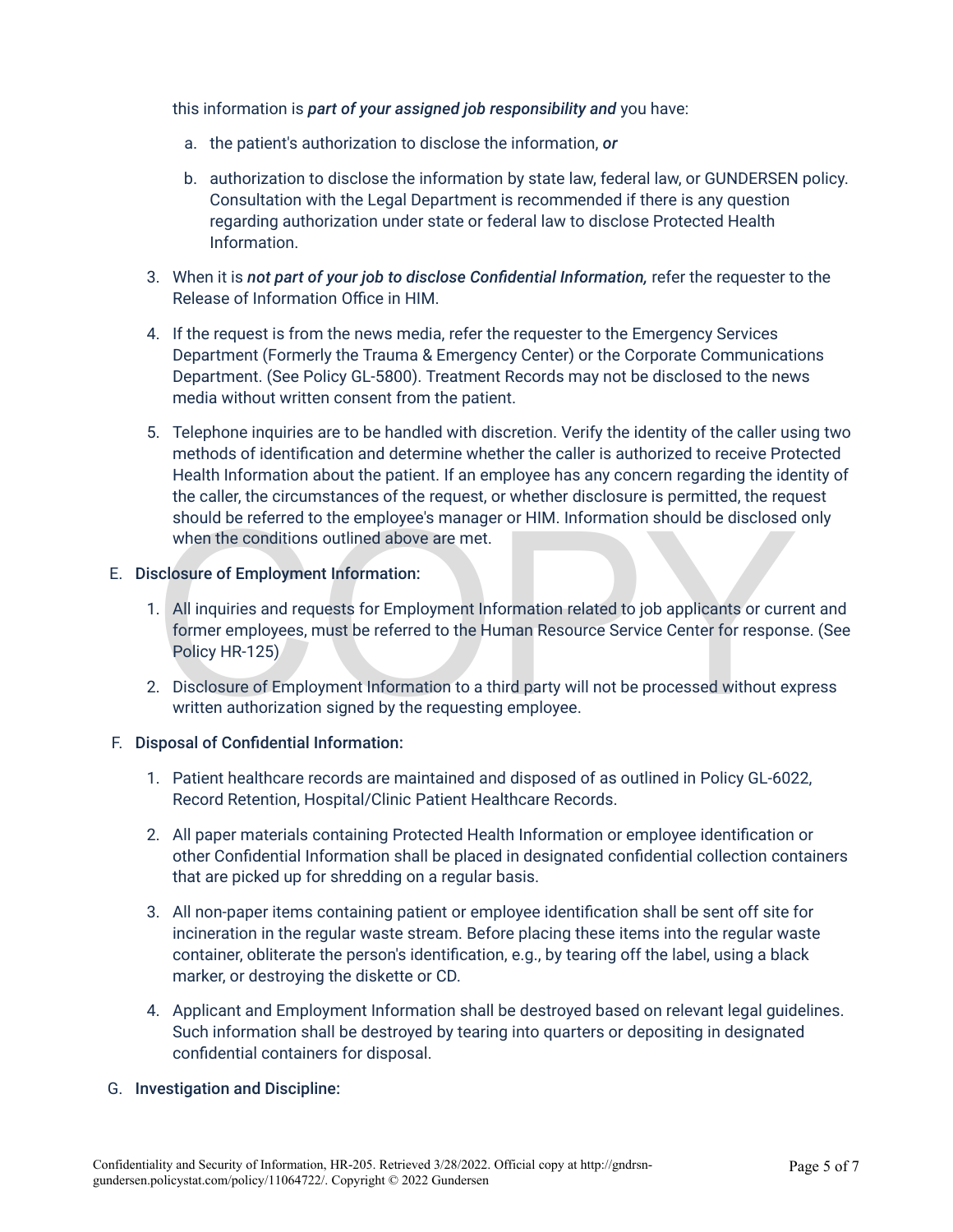- 1. Employees who become aware of unauthorized access or inappropriate handling, use, sharing, or disclosure of Confidential Information shall contact the Legal Department by calling ext. 56619. Employees who wish to report actual or suspected violations of this policy anonymously may do so by calling the Compliance Hotline (608) 784-0477 or Toll Free 1-877-532-8879.
- 2. Patients who believe that their Confidential Information has been accessed, reviewed, disclosed or handled inappropriately shall be referred to the Legal Department at ext. 56619.
- 3. The Legal Department, HIM, and Human Resource Operations Manager shall investigate each alleged breach of confidentiality.
- 4. Violations of this policy may result in disciplinary action up to and including termination of employment.
- 5. Protected Health Information is protected by state and federal law. Employees who inappropriately access, use, or disclose Protected Health Information may be personally subject to civil and/or criminal penalties.

## **Responsibilities**

### Health Information Management and Information Systems:

**h Information Management and Information Systems:**<br>sists the Legal Department in investigations of alleged breaches of patient confidentiality<br>nducting audit trails.<br>**an Resources:**<br>tains signed Confidentiality Statement • Assists the Legal Department in investigations of alleged breaches of patient confidentiality by conducting audit trails.

### Human Resources:

- Retains signed Confidentiality Statement forms.
- Responds to inquiries and requests for Employment Information.
- Assists the Legal Department in investigations.
- Assists and advises managers on disciplinary actions up to and including termination of employment.

### Legal Department:

- Investigates all breaches of confidentiality and resolves all complaints regarding unauthorized or inappropriate access, use, or disclosure of Confidential Information.
- Advises Human Resource Operations Manager on disciplinary actions required due to violations of this policy.
- Defends GUNDERSEN in legal and regulatory proceedings resulting from violations of this policy.

### Employee:

• Maintains the confidentiality of Protected Health Information, Personal Information, Employment Information, and Business Information.